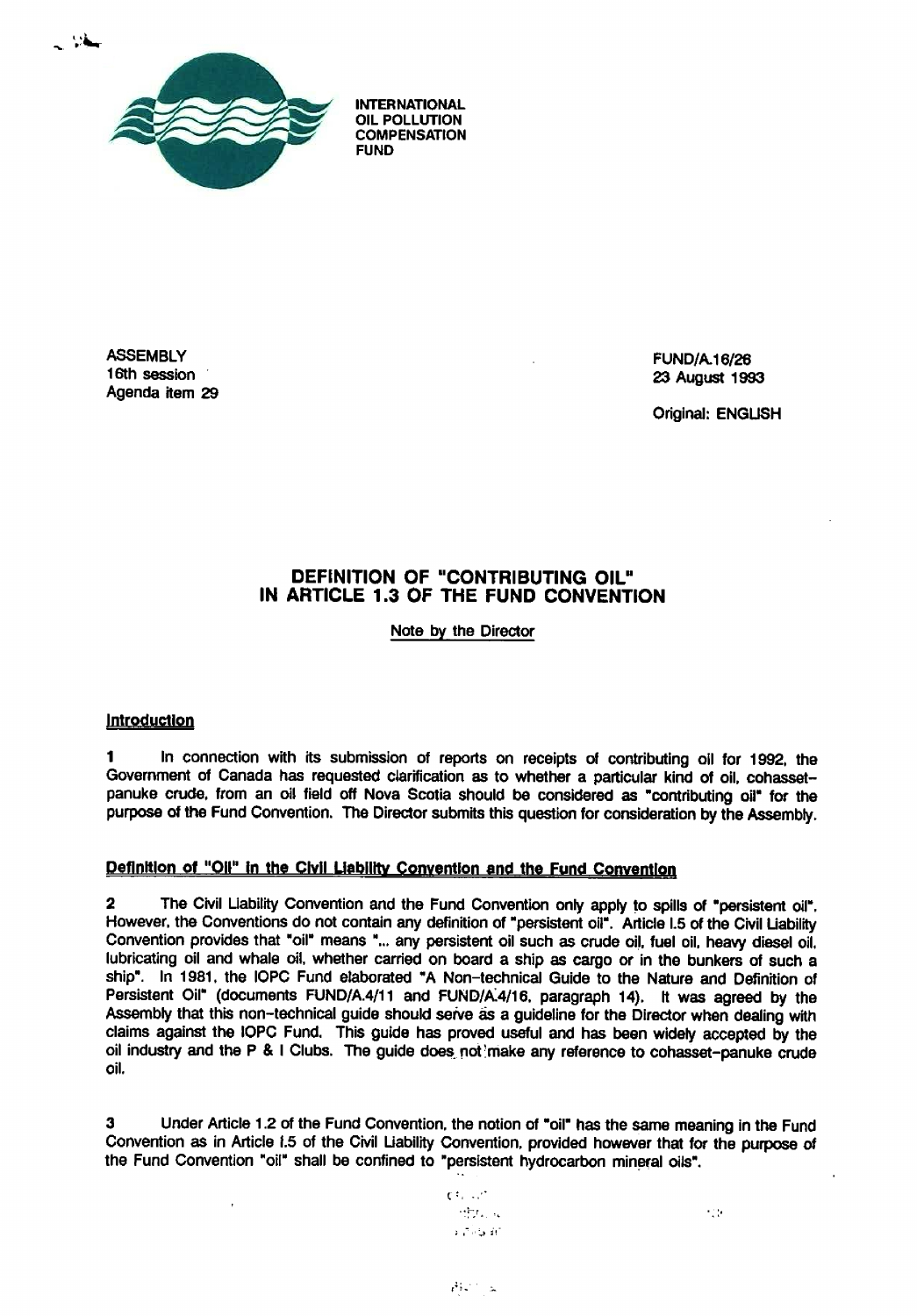**-odd : a,.**

#### **Definition of "Contributing Oil" In the Fund Conventio n**

The IOPC Fund is financed by levies on "contributing oil" as defined in Article 1.3 of the Fund Convention. This definition reads:

"'Contributing Oil' means crude oil and fuel oil as defined in sub-paragraphs (a) and (b) below:

- (a) 'Crude Oil' means any liquid hydrocarbon mixture occurring naturally in the earth whether or not treated to render it suitable for transportation. It also includes crude oils from which certain distillate fractions have been removed (sometimes referred to as 'topped crudes') or to which certain distillate fractions have been added (sometimes referred to as 'spiked' or 'reconstituted' crudes).
- (b) '' 'Fuel Oil' means heavy distillates or residues from crude oil or blends of such materials intended for use as a fuel for the production of heat or power of a quality equivalent to the 'American Society for Testing and Materials' Specification for Number Four Fuel Oil (Designation D396-69)', or heavier.".

5 The definition of "contributing oil" was elaborated at the 1971 Diplomatic Conference on the basis of a text presented by the organisations representing the oil industry. The intentions behind the text were, inter alia, the following:  $\mathcal{L} \in \mathcal{L}$  $\mathbf{A}=\mathbf{A}$ 

- (a) to cover all crude oil carried by sea and to prevent a situation arising where a simple treatment or steaming of crude oil, or the addition of an extra component, would enable an operator to claim that the material was not crude oil but something different and that he was therefore not liable to contribute for this material :
- (b) to define fuel oil so as to exclude lubricating oil and blendstocks therefor, bitumen and process stocks which were not intended to be burned as fuel.

**6 Fuel oil was defined by reference 'to the American Society 'for Testing and Materials' Specification for Number Four Fuel Oil (Designation' D396--69)< ' <sup>&</sup>gt; in an endeavour to provide a criterion \*** which was easily understandable to the oil industry for the purpose of establishing whether or not any **material should be considered as "contributing oil" ,**

#### 医神经性 医血管 医血管 医单位的 医白色素 医白细胞 Cohasset-panuke Crude Oil

7 Cohasset-panuke crude oil comes from a field off Nova Scotia (Canada) and is a very light crude oil.' The characteristics of the oil are as follows:

| Specific gravity                                   |        | 0.758  |  |
|----------------------------------------------------|--------|--------|--|
| Gasoline fraction ( $0^{\circ}$ – 390°F)           |        | 64.00% |  |
| Kerosine fraction (390° - 500°F)                   | 10,000 | 14.00% |  |
| Distillate fraction $(500^{\circ} - 660^{\circ}F)$ | ٠.     | 12.00% |  |
| Residue (660°F plus)                               |        | 7.00%  |  |
| Loss·                                              |        | 3.00%  |  |
| % distilled at 340°C (644°F)                       |        | 94.00% |  |
| % distilled at 370°C (698°F)                       |        | 97.00% |  |
|                                                    |        |        |  |

**<1> Designation D396-69 has been updated, most recently by designation D396-90A : however, the definition of Numbe <sup>r</sup> Four Fuel Oil has not been changed.**

 $\mathcal{L}^{\text{max}}_{\text{max}}$  , where  $\mathcal{L}^{\text{max}}_{\text{max}}$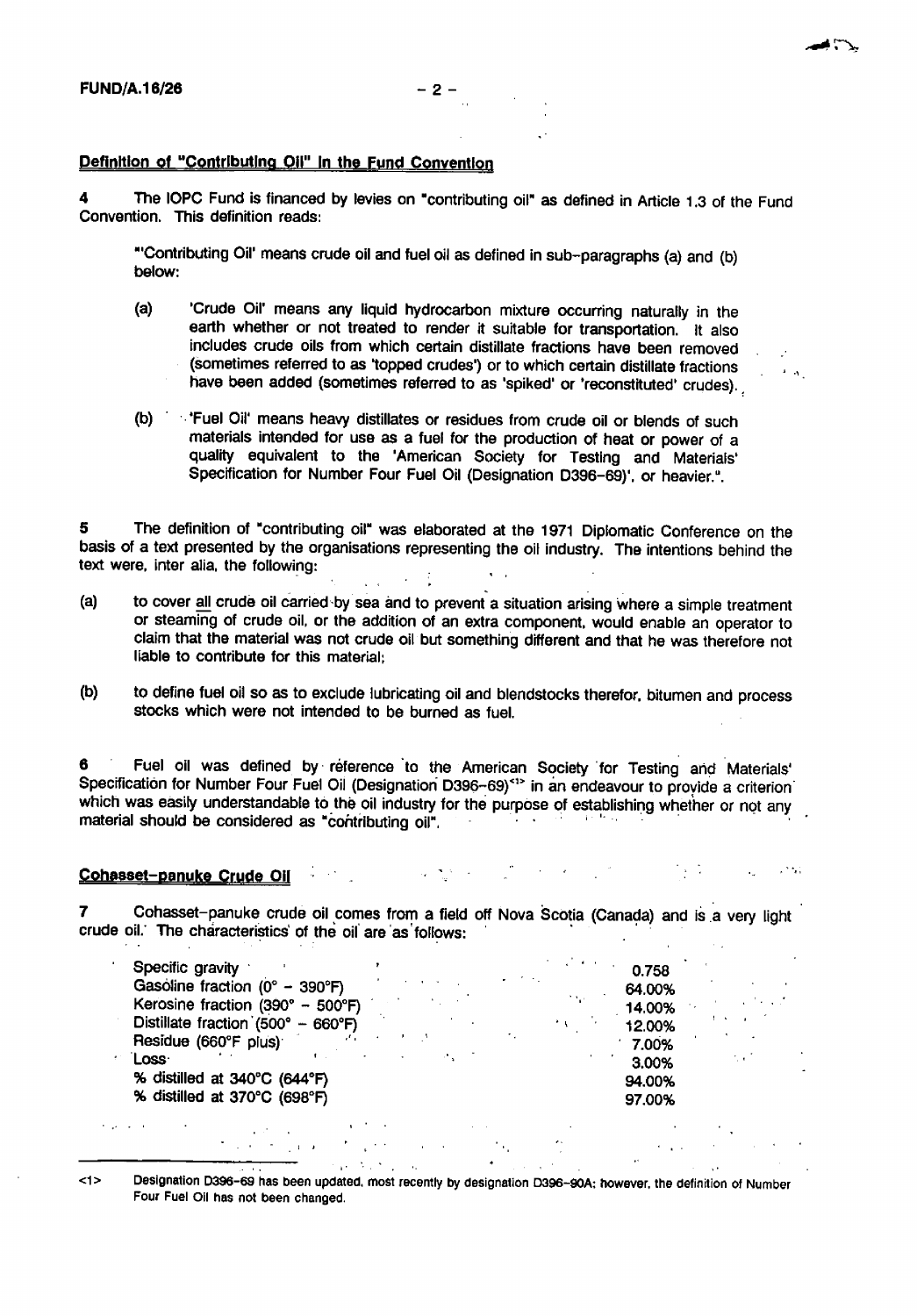8 The above-mentioned Non-technical Guide to the Nature and Definition of Persistent Oil suggests, inter alia, that where there is doubt as to whether any oil is "persistent" or "non-persistent", two criteria for assessing whether any specific sample is "non-persistent" should be applied. An oil should thus be regarded as "non-persistent" if:

- **(a) at least 50% by volume distils at 340°C: and**
- at least 95% by volume distils at 370°C.

### **Director's Analysis**

In the above-mentioned Guide it is stated that crude oil is a mixture of hydrocarbons and that the lighter fractions which evaporate easily are not persistent whereas the heavier residual fractions with high boiling ranges are. It is further stated that all crude oils should therefore be considered as persistent. At the time of drafting the Guide, it was thus not envisaged that any crude oil would qualify as "non-persistent" .

10 in view of the characteristics of cohasset-panuke crude oil set out in paragraph 7 above, an application of the criteria laid down in the Guide would result in this product being considered as 1. non-persistent" oil . In the opinion of the Director, these criteria should be applied by the IOPC Fund in respect of this product, which should therefore be considered as non-persistent oil. Cohassetpanuke crude oil would thus fall outside the scope of application of both the Civil Liability Convention and the Fund Convention as regards compensation for oil pollution damage.

11 With regard to the question of whether oils which are not persistent oils could fall within the notion of "contributing oil" and therefore be subject to the levy of contributions, the situation is less clear. Unlike the definition of "oil" in the Civil Liability Convention and therefore also in respect of the Fund Convention, the definition of "contributing oil" does not contain the word "persistent". Cohassetpanuke crude oil is undoubtedly a crude oil. It could therefore be argued that, in the absence of the word "persistent" in the definition of "contributing oil" contained in Article 1 .3(a) of the Fund Convention, cohasset-panuke crude oil should be subject to the levy of contributions. It could be maintained, on the other hand, that since the system of compensation established by the Civil Liability Convention and the Fund Convention applies only to persistent oil, the definition of "contributing oil" should be interpreted against that background and that any non-persistent crude oil should therefore be considered as failing outside the definition of "contributing oil" .

12 In the view of the Director, the text of the Fund Convention does not give any guidance as to whether cohasset-panuke crude oil, a non-persistent crude oil, should be considered as falling within the definition of "contributing oil". The Director is of the opinion, however, that since the compensation system established by the Civil Liability Convention and the Fund Convention only applies to persistent oil, it is reasonable to interpret the definition of "crude oil" within the definition of "contributing oil" in the Fund Convention as being limited to persistent crude oils. For this reason, the Director proposes that cohasset-panuke crude oil should be considered as falling outside the definition of "contributing oil".

13 The Director has been informed that the Board of Directors of Cristal Limited will consider, at its next meeting to be held on 11 October 1993, whether cohasset-panuke crude oil should be considered as a "contributing oil" for the purpose of the CRISTAL Contract.

14 It will be recalled that in 1988 the IOPC Fund Secretariat prepared a list in which various materials were classified under the headings "contributing oil" and "non-contributing oil", respectively. It was stressed by the Assembly that this list should not be considered as exhaustive but that it was